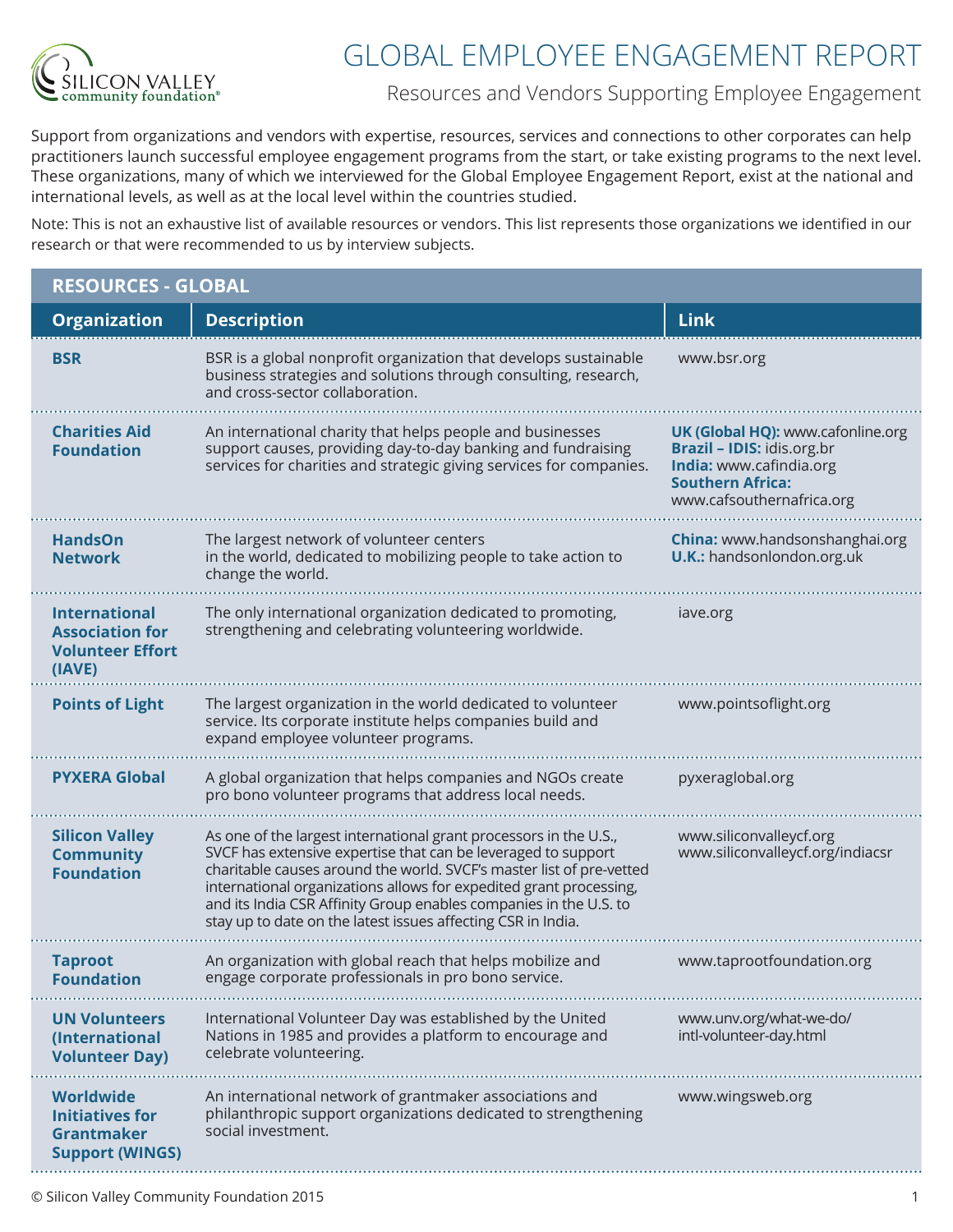

## GLOBAL EMPLOYEE ENGAGEMENT REPORT

Resources and Vendors Supporting Employee Engagement

| <b>RESOURCES - BRAZIL</b>                                                                                     |                                                                                                                                                        |                                                      |  |
|---------------------------------------------------------------------------------------------------------------|--------------------------------------------------------------------------------------------------------------------------------------------------------|------------------------------------------------------|--|
| <b>Organization</b>                                                                                           | <b>Description</b>                                                                                                                                     | <b>Link</b>                                          |  |
| Associação<br><b>Brasileira de</b><br>Organizações<br><b>Não</b><br>Governamentais<br>(ABONG)                 | The Brazilian Association of Non-Governmental Organizations<br>helps strengthen and advocate for the NGO sector.                                       | www.abong.org.br                                     |  |
| <b>Ação Voluntária</b>                                                                                        | The Voluntary Action Center promotes both individual and<br>corporate volunteering, offering services for companies to<br>create strategic programs.   | www.acaovoluntaria.org.br/<br>index.php?area=artigos |  |
| <b>Conselho</b><br><b>Brasileiro De</b><br><b>Voluntariado</b><br><b>Empresarial</b><br>(CBVE)                | The Brazilian Business Volunteer Council is a network of<br>companies, corporate foundations and institutes dedicated to<br>corporate volunteering.    | www.cbve.org.br                                      |  |
| <b>Comunitas</b>                                                                                              | NGO dedicated to improving corporate investment in the public<br>sector.                                                                               | comunitas.org.br                                     |  |
| <b>Ethos</b>                                                                                                  | NGO with the mission to mobilize, encourage and help<br>companies manage their socially responsible business.                                          | www3.ethos.org.br                                    |  |
| Grupo de<br><b>Institutos</b><br><b>Fundaçãoes</b><br>e Empresas<br>(GIFE)                                    | Nonprofit network of organizations, including companies,<br>dedicated to using private resources to benefit the public good.                           | www.gife.org.br/default.asp                          |  |
| Centro de<br><b>Voluntariado São</b><br>Paulo (CVSP)                                                          | NGO with a mission to promote the culture of volunteering<br>in São Paulo.                                                                             | city.www.voluntariado.org.br                         |  |
| <b>Voluntarios</b><br><b>Online (An</b><br>initiative<br>of Instituto<br><b>Voluntários em</b><br>Ação - IVA) | NGO dedicating to supporting and enabling volunteering.<br>Provides a volunteer portal and training courses.                                           | www.voluntariosemacao.org.br/<br>publica/index.jsf   |  |
| <b>Parceiros</b><br><b>Voluntários</b>                                                                        | Volunteer Partners is a nonprofit formed by the Rio Grande do<br>Sul business community to promote volunteering and create<br>social impact.           | www.parceirosvoluntarios.org.br                      |  |
| <b>Social Good</b><br><b>Brasil</b>                                                                           | A nonprofit dedicated to using technology, new media and<br>innovation to solve social problems, co-founded by Volunteers<br>in Action Institute (IVA) | socialgoodbrasil.org.br                              |  |
| <b>Volunteer-to-</b><br><b>Volunteer (V2V)</b>                                                                | An online volunteer management platform that helps<br>companies publicize programs, engage employees and track<br>results.                             | www.v2v.net                                          |  |
|                                                                                                               |                                                                                                                                                        |                                                      |  |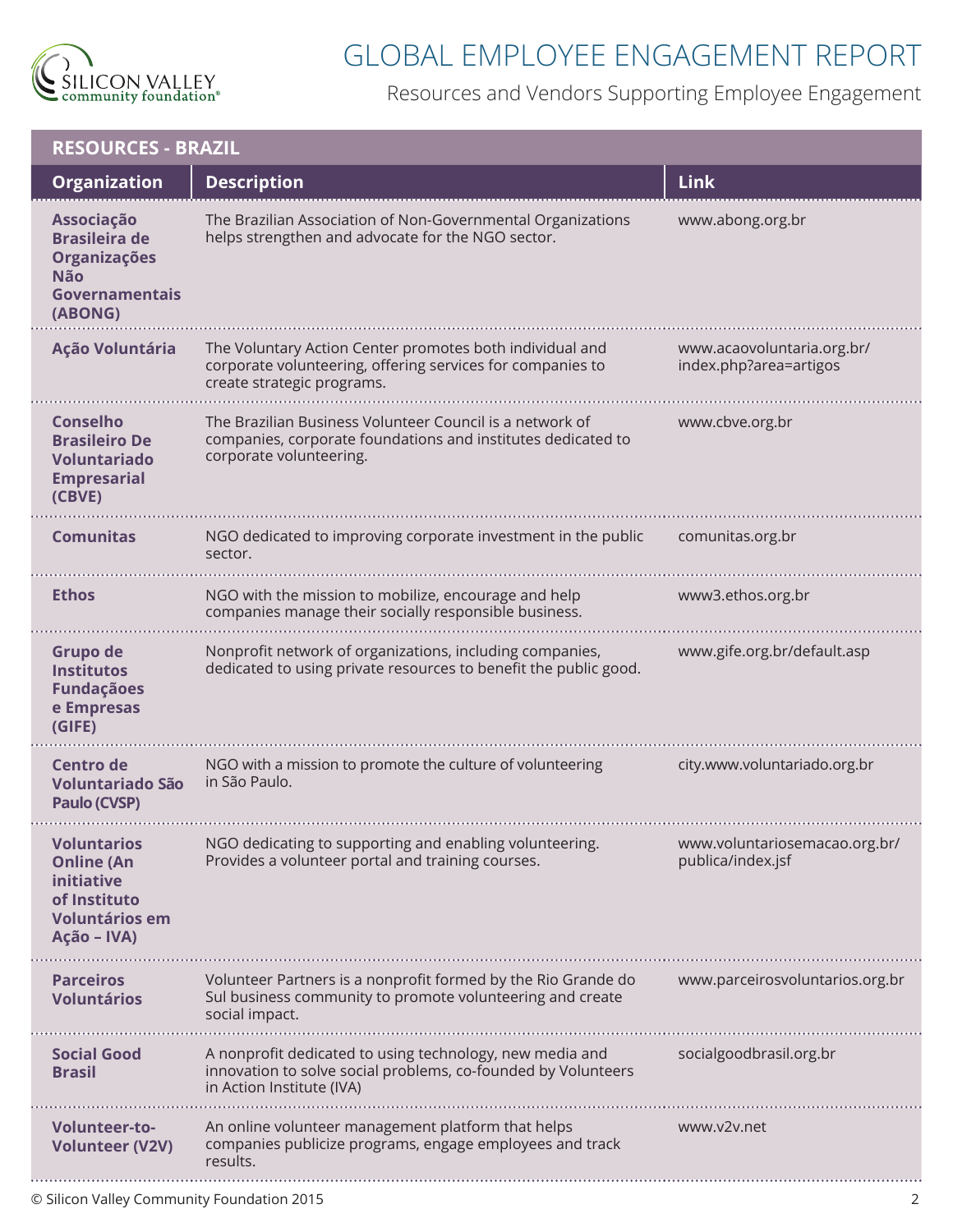

## GLOBAL EMPLOYEE ENGAGEMENT REPORT

Resources and Vendors Supporting Employee Engagement

| <b>RESOURCES - CHINA</b> |  |
|--------------------------|--|
|                          |  |

| <b>Organization</b>                                                                          | <b>Description</b>                                                                                                                                                                                   | <b>Link</b>                                                                                     |
|----------------------------------------------------------------------------------------------|------------------------------------------------------------------------------------------------------------------------------------------------------------------------------------------------------|-------------------------------------------------------------------------------------------------|
| <b>AmCham Shanghai</b><br><b>Make a Difference</b><br>Corporate<br><b>Volunteer Alliance</b> | Coalition of foreign businesses working in China formed to<br>foster volunteering in the business community and improving<br>the quality of volunteer programs.                                      | www.amcham-shanghai.<br>org/AmChamPortal/MCMS/<br>Presentation/CSR/CSREventsSub.<br>aspx?Item=1 |
| China<br><b>Development</b><br><b>Brief</b>                                                  | NGO created to empower China's civil society sector and serve as<br>a bilingual platform for communications, research and consulting<br>services to NGOs, businesses, researchers and policy makers. | chinadevelopmentbrief.cn                                                                        |
| <b>China</b><br><b>Foundation</b><br><b>Center</b>                                           | NGO dedicated to bringing transparency to foundations in<br>China and enhancing social impact. Includes the Foundation<br>Transparency Index.                                                        | en.foundationcenter.org.cn                                                                      |
| <b>CSR Social</b><br>Club                                                                    | An initiative of Community Roots China (a grassroots<br>organization) that organizes regular activities for CSR practitioners<br>to network, discuss CSR issues and share best practices.            | www.communityrootschina.org/<br>tags/csr-social-club-crc                                        |
| <b>Horizon</b><br><b>Corporate</b><br><b>Volunteer</b><br><b>Consultancy</b>                 | Committed to helping companies create strategic corporate<br>volunteer programs.                                                                                                                     | www.hcvcchina.com                                                                               |
| <b>Huizeren</b><br><b>Volunteering</b><br><b>Center</b>                                      | Dedicated to improving NGO capacity, promoting volunteering<br>and is one of the leading NGOs dedicated to pro bono in China.<br>Also involved in China's Pro Bono Week.                             | english.huizeren.org.cn/home                                                                    |

|  |  | <b>RESOURCES - INDIA</b> |
|--|--|--------------------------|
|  |  |                          |

| <b>Organization</b>                                                                                     | <b>Description</b>                                                                                                                                                                                                          | <b>Link</b>                                                            |
|---------------------------------------------------------------------------------------------------------|-----------------------------------------------------------------------------------------------------------------------------------------------------------------------------------------------------------------------------|------------------------------------------------------------------------|
| <b>Credibility</b><br><b>Alliance</b>                                                                   | Consortium of NGOs dedicated to improving transparency and<br>accountability in the voluntary sector.                                                                                                                       | credibilityalliance.org                                                |
| <b>Dasra</b>                                                                                            | Foundation dedicated to scaling NGOs and social enterprises to<br>drive change. Publishes useful reports on social issue areas.                                                                                             | www.dasra.org                                                          |
| India@75                                                                                                | NGO that brings together government, industry and civil<br>society to achieve a vision of economic strength, technological<br>vitality and moral leadership by India's 75th anniversary of<br>independence (2022).          | www.indiaat75.in                                                       |
| <b>iVolunteer</b>                                                                                       | Social enterprise that connects volunteers with NGOs and<br>provides services for companies to develop strategic volunteer<br>programs.                                                                                     | ivolunteer.in                                                          |
| <b>National</b><br><b>Foundation for</b><br><b>Corporate Social</b><br><b>Responsibility</b><br>(NFCSR) | Established by the India Institute of Corporate Affairs along with<br>government partners and members of the corporate sector to<br>provide CSR resources including trainings and a CSR Certification<br>for practitioners. | iica.in/Leftcontrolpages/<br>National_Foundation_CSR_<br>Detailed.aspx |